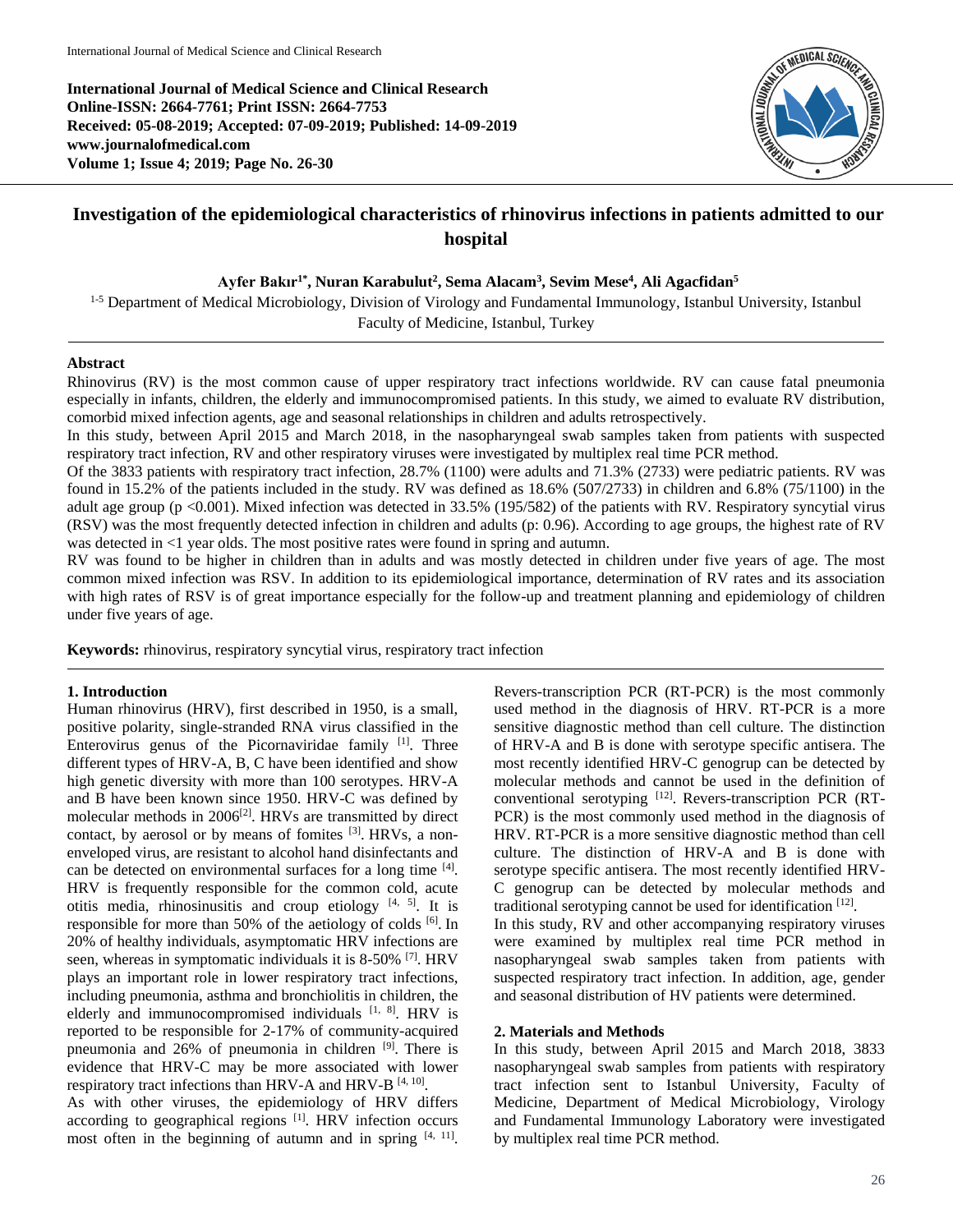In all samples, using the FTD Respiratory pathogens 21 (Fast-Track Diagnostics, Luxembourg) kit, RV and other viruses involved in the respiratory panel (Adenovirus, Bocavirus, Coronavirus 229E, Coronavirus HKU1, Coronavirus NL63, Coronavirus OC43, Enterovirus, Human metapneumovirus A / B, Influenza A, Influenza A (H1N1), Influenza B, Parainfluenza 1-4, Parechovirus, Respiratory syncytial virus A / B) were investigated. The samples of nasopharyngeal swabs that were sent to the Microbiology Laboratory within the appropriate transport conditions and duration were kept at + 4ıC until the test run time. Viral genome extraction was obtained using Qiagen EZ1 Virus Mini Kit v2.0 (Qiagen, Germany). The product obtained after extraction was subjected to amplification on Rotor Gene Q Real-Time PCR Device (Qiagen, Hilden, Germany). This study was carried out with the approval of Istanbul University Non-Interventional Clinical Research Ethics Committee (reference no: 2018/613/08).

#### **Statistical analysis**

SPSS25 (SPSS Inc, Chicago, IL, USA) package program was used for statistical evaluation of the data. Continuous data were given as mean and standard deviation, and categorical data were given as number and percentage. Visual properties (histogram and probability graphs) and Kolmogorov-Smirnov test were used for normal distribution of variables. Student's T test or Mann-Whitney U test were used to compare the variables. Qualitative variables were compared using Pearson Chi-Square or Fisher exact tests. A p value of  $< 0.05$  was taken as the statistical significance level.

# **3. Results**

Of the 3833 patients with respiratory tract infections, the median age was 4 (range 0-100), 28.7% (1100) were adult and 71.3% (2733) were pediatric patients. RV was detected in 15.2% (582/3833) of the patients included in the study. RV was defined as 18.6% (507/2733) in the pediatric group and 6.8% (75/1100) in the adult age group ( $p < 0.001$ ) (Figure 1).



**Fig 1:** Rates of rhinovirus positivity in children, adults and all age groups

The median age of the patients with RV was 1 (age range, 0- 92), and the rate of RV positivity was 15.5% (328/2113) for male patients and 14.8% for female (254/1720) (male/female ratio; 1.29/1) (p: 0.52). Mixed infection was detected in 33.5%

(195/582) of the patients with RV. The most common cause of mixed infection was Respiratory syncytial virus (RSV) in both child and adult age group (p: 0.96) (Table 1).

|                 |                   | Total $n$ $\%$ ) | Children n $(\% )$ | Adult $n$ $(\frac{6}{6})$ | p value |
|-----------------|-------------------|------------------|--------------------|---------------------------|---------|
| Gender          | Female            | 1720 (44.9)      | 1158 (42.4)        | 562(51.1)                 | < 0.001 |
|                 | Male              | 2113(55.1)       | 1575 (57.6)        | 538 (48.9)                |         |
| Age (median)    |                   | 4                | 1.0                | 50                        |         |
| Mono infection  |                   | 387 (66.5)       | 334                | 53                        | 0.41    |
| Mixed infection |                   | 195 (33.5)       | 173                | 22                        |         |
|                 | <b>RSV</b>        | 63(10.8)         | 55 (9.4)           | 8 (1.4)                   | 0.96    |
|                 | Coronaviruses*    | 31(5.3)          | 28(4.8)            | 3(0.5)                    | 0.64    |
|                 | Adenovirus        | 26(4.5)          | 23(4.0)            | 3(0.5)                    | 1.00    |
|                 | <b>B</b> ocavirus | 26(4.5)          | 24(4.1)            | 2(0.4)                    | 0.56    |
|                 | $PIV-1,2,3,4$     | 16(2.7)          | 13(2.2)            | 3(0.5)                    | 0.61    |
|                 | Inf $A$           | 16(2.7)          | 13(2.2)            | 3(0.5)                    | 0.45    |
|                 | <b>HMPV</b>       | 15(2.6)          | 14(2.4)            | 1(0.2)                    | 0.71    |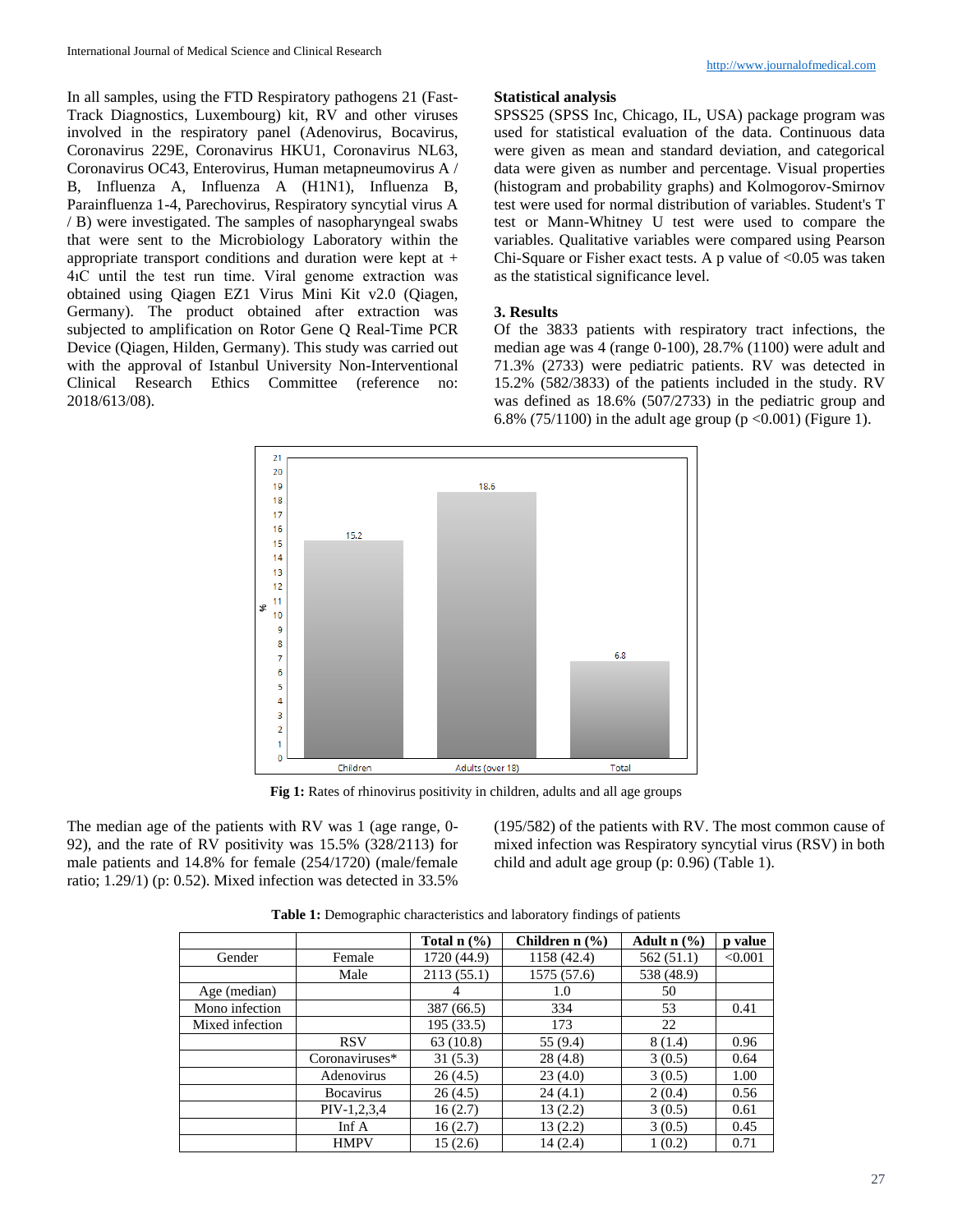| Inf $H1N1$   | (1.9) | (1.9)                                  |       | 0.38 |
|--------------|-------|----------------------------------------|-------|------|
| Inf B        | (1.9) | 10 (1<br>$\mathbf{1} \cdot \mathbf{1}$ | (0.2) | 00.1 |
| EV           | 1.4   | 6(1.0)                                 | (0.2) | 00.1 |
| Parechovirus | (0.2) | (0.2)                                  |       | 1.00 |
|              |       |                                        |       |      |

\*Coronovirus subtypes; 229E, OC43, NL63, HKU1; RSV; respiratory syncytial virus, PIV; parainfluenza virus, HMPV; human metapneumovirus, INF; influenza, EV; enterovirus.

According to age groups, RV was found to be the most Common in the  $\langle 1 \text{ age group } (20.1\%)$  (p  $\langle 0.001 \rangle$  (Figure 2).



**Fig 2:** Distribution of rhinoviruses by age groups

The highest positivity rates were found in spring and autumn seasons  $(p < 0.001)$  (Figure 3).



**Fig 3:** Distribution of rhinoviruses by months

# **4. Discussion**

Viral factors responsible for the etiology of upper and lower

respiratory tract infections cannot be identified by clinical symptoms and findings, fort his reason molecular diagnostic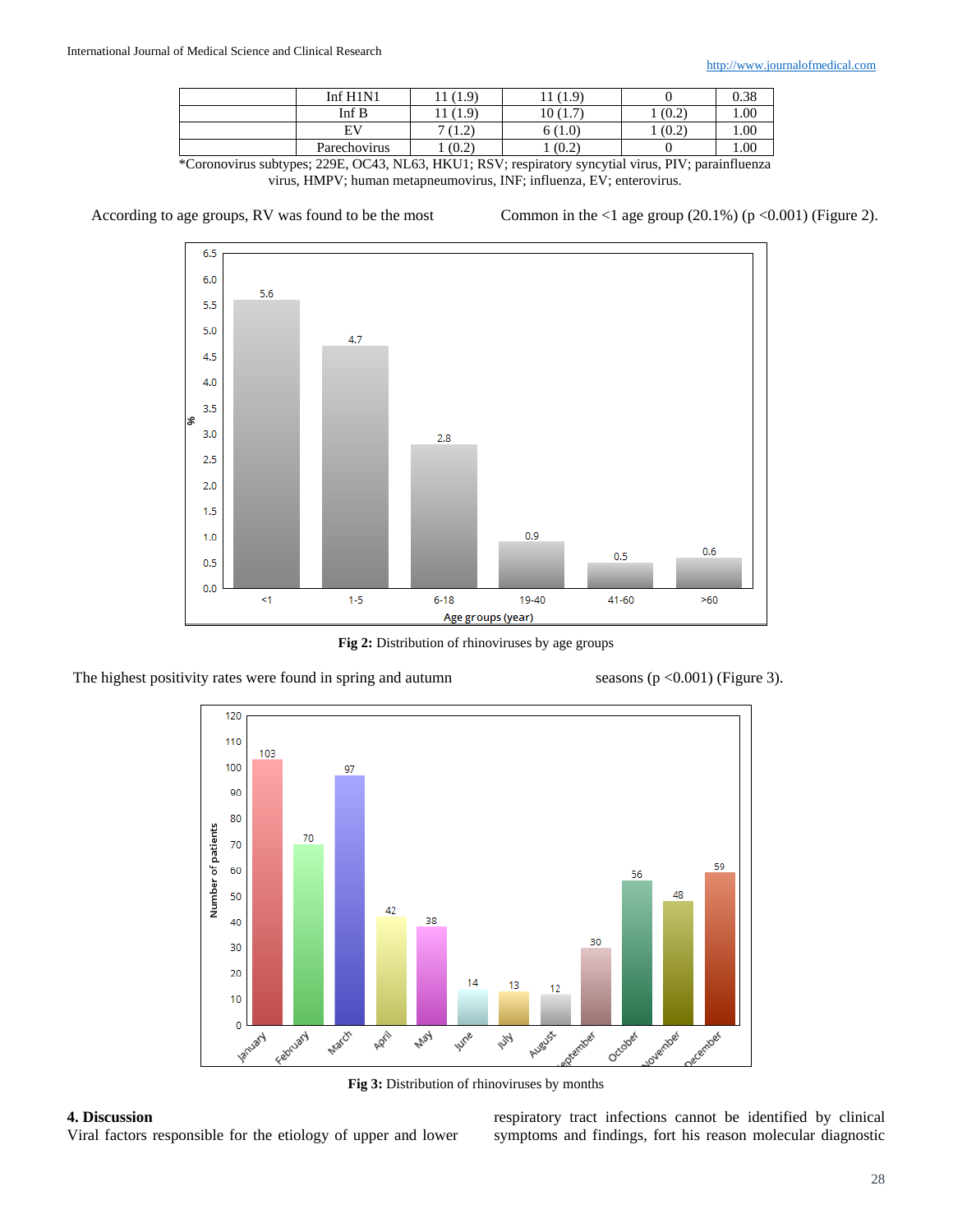methods are needed [13]. Developments in molecular diagnostic methods have revealed the importance of HRV, which is thought to be limited to upper respiratory tract infections, especially in lower respiratory diseases such as asthma, acute exacerbations of chronic obstructive pulmonary disease, cystic fibrosis <sup>[14]</sup>. The incidence of global HRV varies between regions and from year to year. HRVs are viral pathogens that are the most common cause of respiratory diseases in spring, summer and autumn seasons. RSV and influenza virus are the predominant pathogens in winter [15].

In Turkey, in different studies involving pediatric age group, the HRV positivity of 5.6%, 7.1% and 25.4% have been reported  $[16, 18]$ . In this study, HRV was found in 15.2% of all age groups in Istanbul. HRV was 18.6% in the pediatric age group and 6.8% in the adult age group and the difference was statistically significant ( $p \le 0.001$ ). In studies conducted in different regions of the world, HRV positivity was reported to be 0-52% in the pediatric age group  $[19, 20]$ . HRV was detected in 2% to 18% of the cases in which respiratory tract viruses were investigated in adults with community-acquired pneumonia [21, 22] .

Coinfection with another respiratory tract virus is reported in 7% to 20% of rhinoviral infections. Mixed infections especially in infants cause more severe disease  $[23-25]$ . Interestingly, some authors assume that HRV infections can protect the host from more cytopathic respiratory tract viruses through viral interferences with other viruses  $^{[23]}$ . In this study, mixed infection was detected in 33.5% of the patients with RV, while the most frequent mixed infection was RSV in the child and adult age group.

In the epidemiology of HRV infections, age is an important factor. Although infections increase significantly in the second year of life, especially in school age, they decrease in advanced age due to antibodies acquired due to previous infections<sup>[26]</sup>. In our study, the highest rates of positivity were found under 18 years, especially under 1 year. This situation, as stated in some literature; explain the cause of infection at an earlier age due to factors such as nutrition, living in crowded places, socio-economic status and family structure<sup>[27]</sup>.

HRV infections are seen throughout the year. Seasonal changes are observed according to climate type. In the temperate climate of the Northern Hemisphere, the incidence of HRV infections typically peaks in autumn and spring months <sup>[28]</sup>. Its isolation rate is reported to range from 0% to 70% in different seasons [29]. Infection persists throughout the winter season [30]. It has been shown that HRV infections acquired during the winter months are more severe in the infant population than in the spring and summer months [6]. In autumn, HRVs account for 80-90% of the common cold [31, 32]. In this study, HRV was determined throughout the year, however, the highest rates of positivity were found in spring and autumn.

## **5. Conclusion**

In conclusion, in all age groups, RV was found to be 15.2% in nasopharyngeal swab specimens sent from patients with suspected respiratory tract infections. RV was found to be higher in children (18.6%) than in adults. The most common mixed infection pathogen was RSV. RV positivity rates were highest in spring and autumn. It is epidemiologically important to detect determine the positivity rates of RV and its association with RSV. It is also of great importance especially for children under five years of age in terms of patient followup and treatment planning.

## **Ethics Committee Approval**

The study was approved by the Local Ethics Committee with the protocol number of 2018/11/855 was in accordance with the ethical standards established in the Declaration of Helsinki.

## **Conflict of Interest:** None declared.

#### **6. References**

- 1. Hung HM, Yang SL, Chen CJ, Chiu CH, Kuo CY, Huang KA, *et al*. Molecular epidemiology and clinical features of rhinovirus infections among hospitalized patients in a medical center in Taiwan. J Microbiol Immunol Infect. 2019; 52:233-41.
- 2. Van der Linden L, Bruning AH, Thomas XV, Minnaar RP, Rebers SP, *et al*. A molecular epidemiological perspective of rhinovirus types circulating in Amsterdam from 2007 to 2012. Clin Microbiol Infect. 2016; 22:1002.e9-1002.e14.
- 3. L 'Huillier AG, Tapparel C, Turin L, Boquete-Suter P, Thomas Y, Kaiser L. Survival of rhinoviruses on human fingers. Clin Microbiol Infect. 2015; 21:381-5.
- 4. To KKW, Yip CCY, Yuen KY. Rhinovirus From bench to bedside. J Formos Med Assoc. 2017; 116(7):496-504.
- 5. Feleszko W, Marengo R, Vieira AS, Ratajczak K, Mayorga Butrón JL. Immunity-targeted approaches to the management of chronic and recurrent upper respiratory tract disorders in children. Clin Otolaryngol. 2019; 44:502-10.
- 6. Lee WM, Lemanske RF Jr, Evans MD, Vang F, Pappas T, Gangnon R, *et al*. Human rhinovirus species and season of infection determine illness severity. Am J Respir Crit Care Med. 2012; 186:886-91.
- 7. Jartti T, Jartti L, Peltola V, Waris M, Ruuskanen O. Identification of respiratory viruses in asymptomatic subjects: asymptomatic respiratory viral infections. Pediatr Infect Dis J 2008; 27:1103-7.
- 8. Jacobs SE, Lamson DM, Soave R, Guzman BH, Shore TB, Ritchie EK, *et al*. Clinical and molecular epidemiology of human rhinovirus infections in patients with hematologic malignancy. J Clin Virol. 2015; 71:51- 8.
- 9. Van Rijn AL, Claas EC, von dem Borne PA, Kroes ACM, de Vries JJC. Rhinovirus viremia in adult patients with high viral load in bronchoalveolar lavages. J Clin Virol. 2017; 96:105-9.
- 10. Leotte J, Trombetta H, Faggion HZ, Almeida BM, Nogueira MB, Vidal LR, *et al*. Impact and seasonality of human rhinovirus infection in hospitalized patients for two consecutive years. J Pediatr (Rio J). 2017; 93:294- 300.
- 11. Sundell N, Andersson LM, Brittain-Long R, Lindh M, Westin J. A four year seasonal survey of the relationship